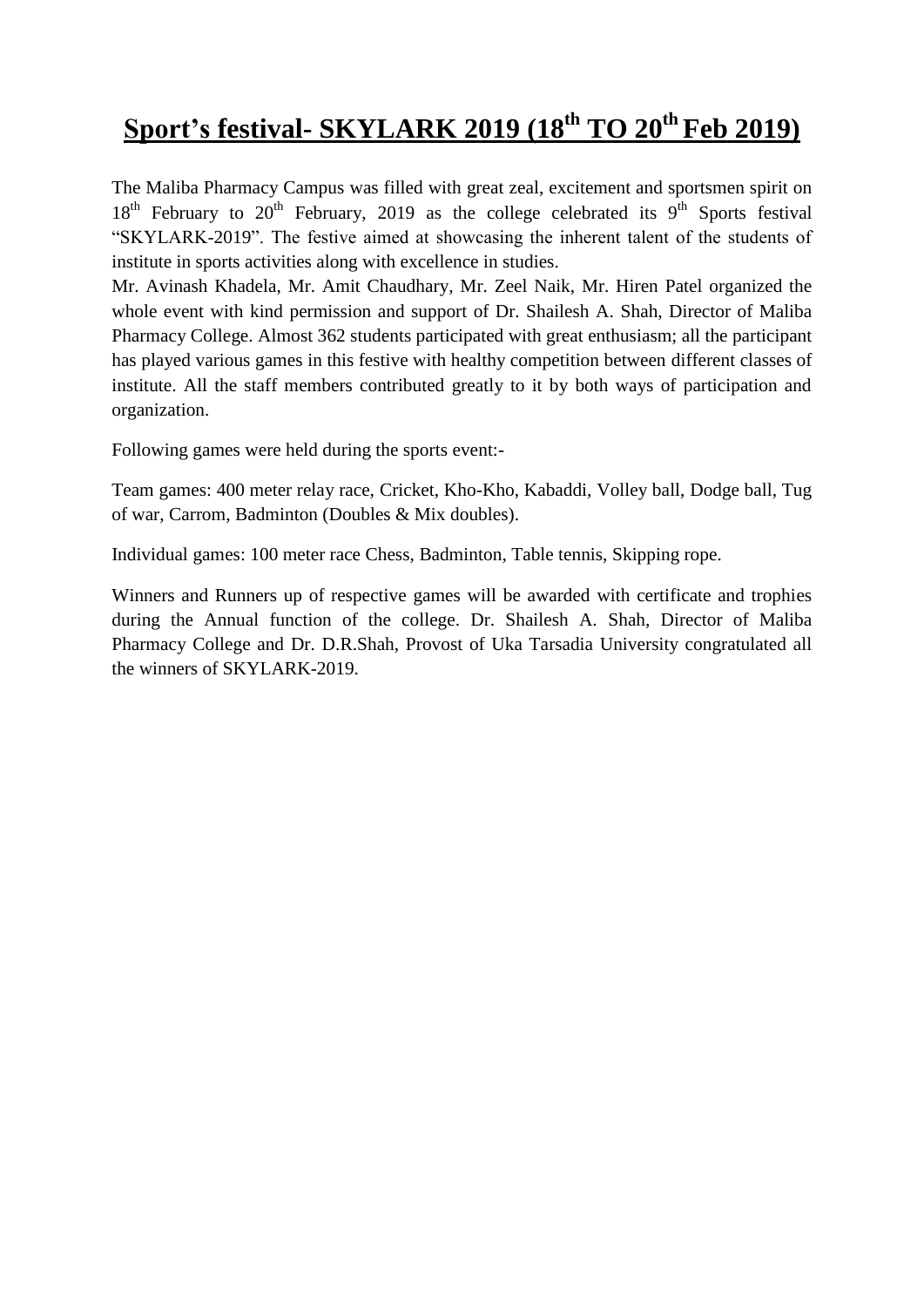## **RESULT**

## **Sport's festival – SKYLARK 2019 (18 th TO 20 th Feb 2019)**

| <b>GAME</b>            |             | <b>WINNERS</b>                   | <b>RUNNERS UP</b>              |
|------------------------|-------------|----------------------------------|--------------------------------|
| 100 METER RACE         | <b>Boys</b> | Aum Patel (Pharm. D)             | Subin Christian (Pharm. D)     |
|                        | Girls       | Jemini Patel                     | Rishitha Peteti                |
|                        |             | (4th B.Pharm)                    | (Pharm. D)                     |
| <b>400 METER RELAY</b> | <b>Boys</b> | Aum Patel and Team               | Indrasingh Rajput and Team     |
| <b>RACE</b>            |             | (Pharm. D)                       | (3 <sup>rd</sup> Year B.Pharm) |
|                        | Girls       | Khushali Naik and Team           | Shreya Patel and Team          |
|                        |             | (4 <sup>th</sup> Year B. Pharm.) | (Pharm. D)                     |
| <b>CRICKET</b>         | <b>Boys</b> | M.Pharm. + Pharm. D              | 3 <sup>rd</sup> Year B.Pharm   |
|                        | Girls       | M.Pharm.                         | <b>MPC Staff</b>               |
| KHO-KHO                | Girls       | 4 <sup>th</sup> Year B.Pharm.    | Pharm. D                       |
|                        | <b>Boys</b> | 2 <sup>nd</sup> Year B.Pharm.    | M.Pharm. + Pharm. D            |
| <b>KABADDI</b>         | <b>Boys</b> | M.Pharm. + Pharm. D              | 2 <sup>nd</sup> Year B.Pharm.  |
| <b>VOLLEY BALL</b>     | <b>Boys</b> | M.Pharm. + Pharm. D              | $2nd$ Year B.Pharm.            |
| <b>TUG OF WAR</b>      | <b>Boys</b> | M.Pharm. + Pharm. D              | 1 <sup>st</sup> Year B.Pharm.  |
|                        | Girls       | M.Pharm.                         | 1 <sup>st</sup> Year B.Pharm.  |
| <b>DODGE BALL</b>      | Girls       | Pharm. D                         | M.Pharm.                       |
| <b>CARROM</b>          |             | Ganesh Swain & Jayesh            | Yogesh Ratanpara & Viraj       |
|                        | <b>Boys</b> | Sahare                           | Patel (4th Year B.Pharm.)      |
|                        |             | (M.Pharm.)                       |                                |
|                        |             | Mansi Rana & Mukti               | Dipika Marathe & Neelam        |
|                        | Girls       | Thakor (M.Pharm.)                | Manali Patel & Tanvi           |
|                        |             |                                  | Patoliya                       |
| <b>TABLE TENNIS</b>    | <b>Boys</b> | Aum Patel                        | <b>Tusar Basel</b>             |
|                        |             | (Pharm. D)                       | (3rd Year B.Pharm.)            |
|                        | Girls       | Dhara Rajput                     | Aarchi Polishwala              |
|                        |             | (1st Year B.Pharm.)              | (2nd Year B.Pharm.)            |
| <b>BADMINTON</b>       | <b>Boys</b> | Priyank Christian                | Jigal Hirawala                 |
|                        |             | (Pharm. D)                       | (3rd Year B.Pharm.)            |
|                        | Girls       | Malisha Patel                    | Naadiya Pathan                 |
|                        |             | (2nd Year B.Pharm.)              | (4th Year B.Pharm.)            |
| <b>CHESS</b>           | <b>Boys</b> | Pavan Dhomeja                    | Yogesh Ratanpara               |
|                        |             | (3rd Year B.Pharm.)              | (4th Year B.Pharm.)            |
|                        |             |                                  |                                |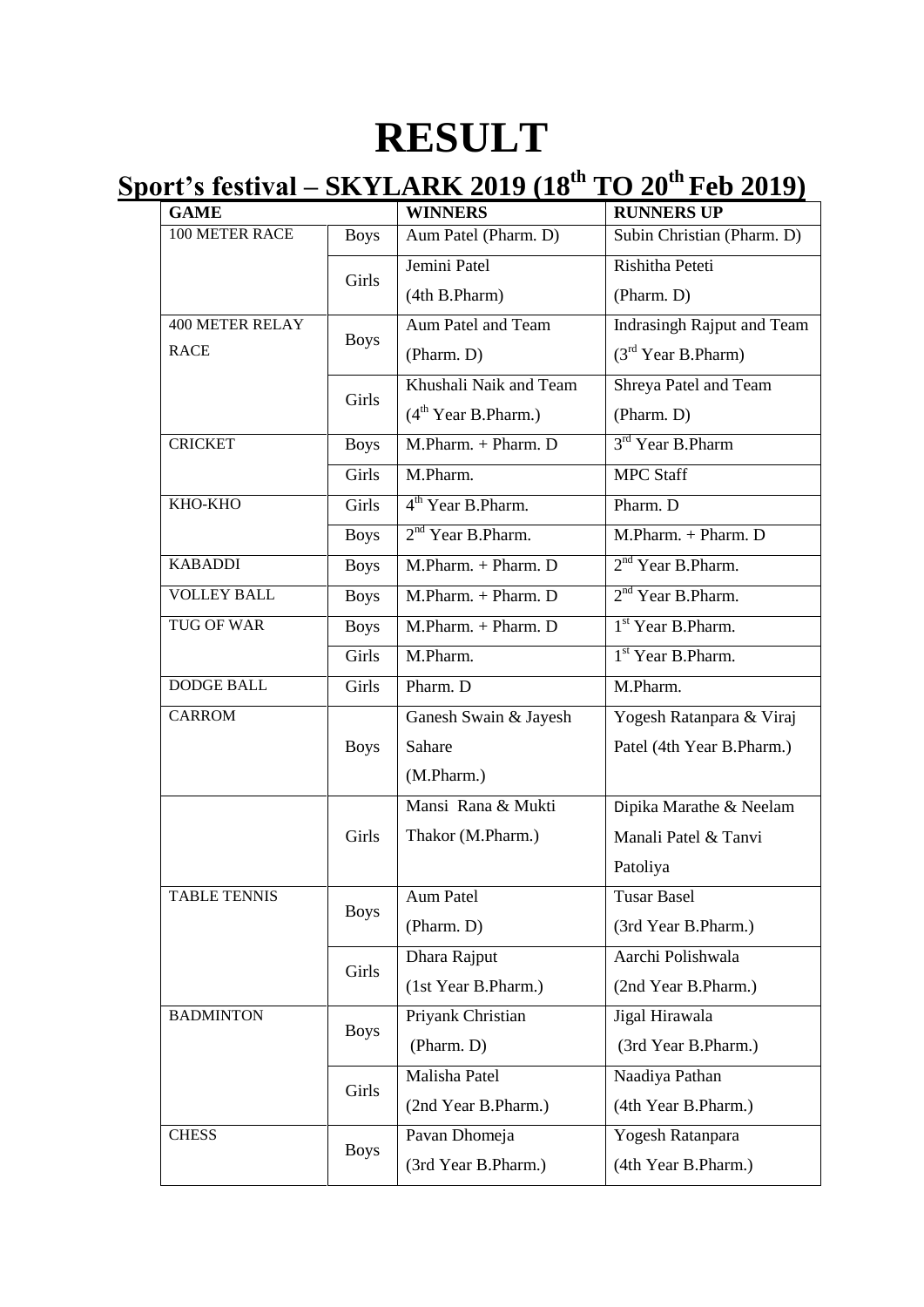|                      | Girls        | Dhruvi Vyas<br>(1st Year B.Pharm.) | Mukti Thakor<br>(M.Pharm.)   |
|----------------------|--------------|------------------------------------|------------------------------|
| <b>SKIPPING ROPE</b> | <b>Boys</b>  | Prem Kayasth                       | Priyan Patel                 |
|                      |              | (2nd Year B.Pharm.)                | (1st Year B.Pharm.)          |
|                      | Girls        | Khyati Naik                        | Khyati Lathigara             |
|                      |              | (4th Year B.Pharm.)                | (Pharm. D)                   |
| <b>BADMINTON</b>     |              | Priyank Christian & Aum            | Jigal Hirawala & Dilan Patel |
| (Doubles)            | <b>Boys</b>  | Patel                              | (3rd Year B.Pharm.)          |
|                      |              | (Pharm. D)                         |                              |
|                      |              | Malisha Patel & Arzoo              | Naadiya Pathan & Khyati      |
|                      | <b>Girls</b> | Piruka                             | Naik                         |
|                      |              | (2nd Year B.Pharm.)                | (4th Year B.Pharm.)          |
| <b>BADMINTON</b>     | Boys $\&$    | Jash Patel & Nadiya Pathan         | Priyank Christian & Rishita  |
| (Mix Doubles)        | Girls        | (4th Year B.Pharm.)                | (Pharm. D)                   |